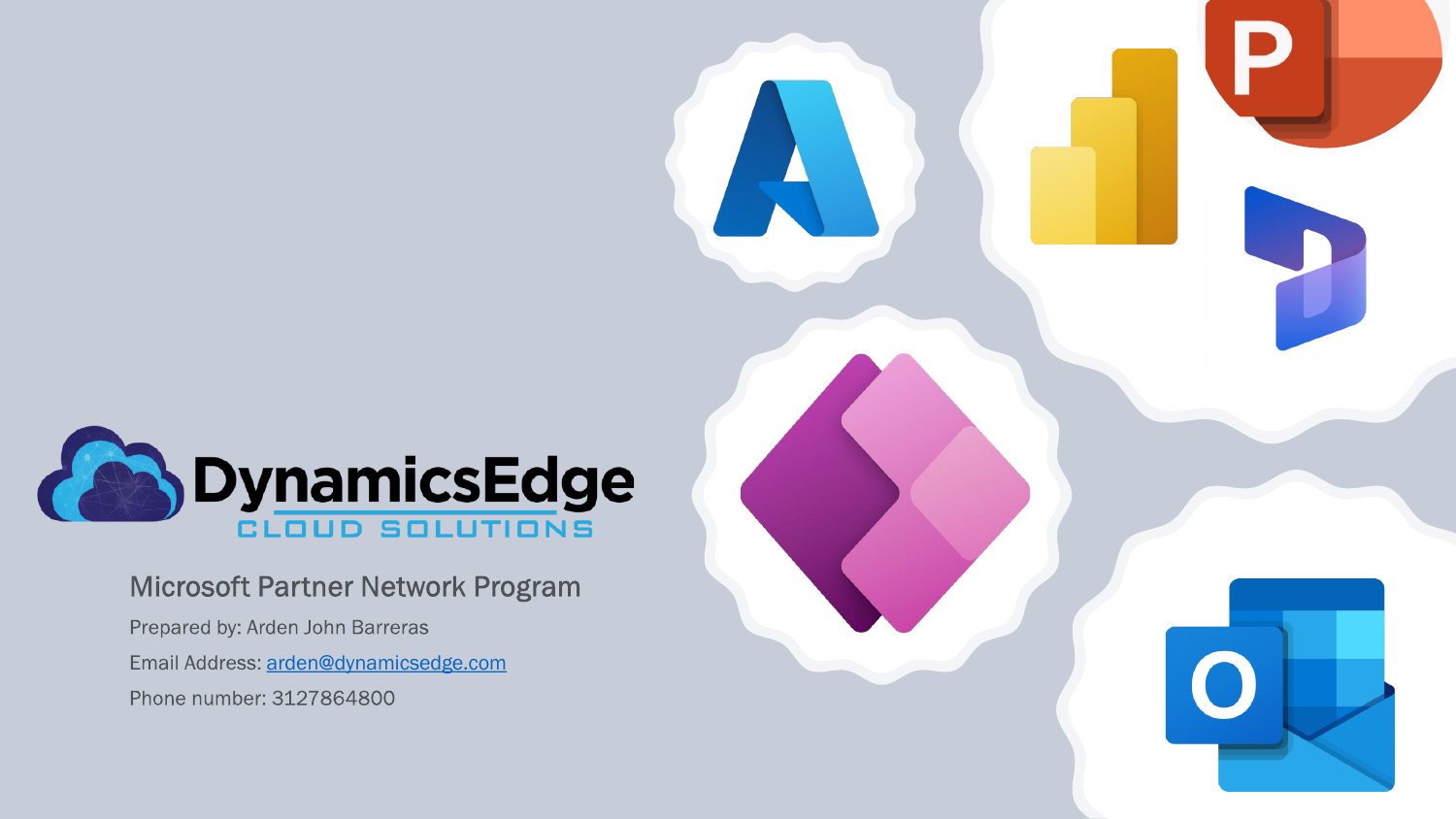# The Value of Earning a MPN Competency

In today's competitive environment, a Microsoft gold or silver competency can help set your company apart from the competition by demonstrating a specific, proven skill set to your customers.

**Microsoft** 

**Partner Network** 

Further, partners with a higher level of engagement with Microsoft are more highly satisfied and demonstrate healthy business growth and profitability. These same partners report larger deal sizes than their peers while keeping sales cycles to an appropriate length. Detailed competency benefits and requirements can be found on the partner [website](https://partner.microsoft.com/en-us/membership/competencies).

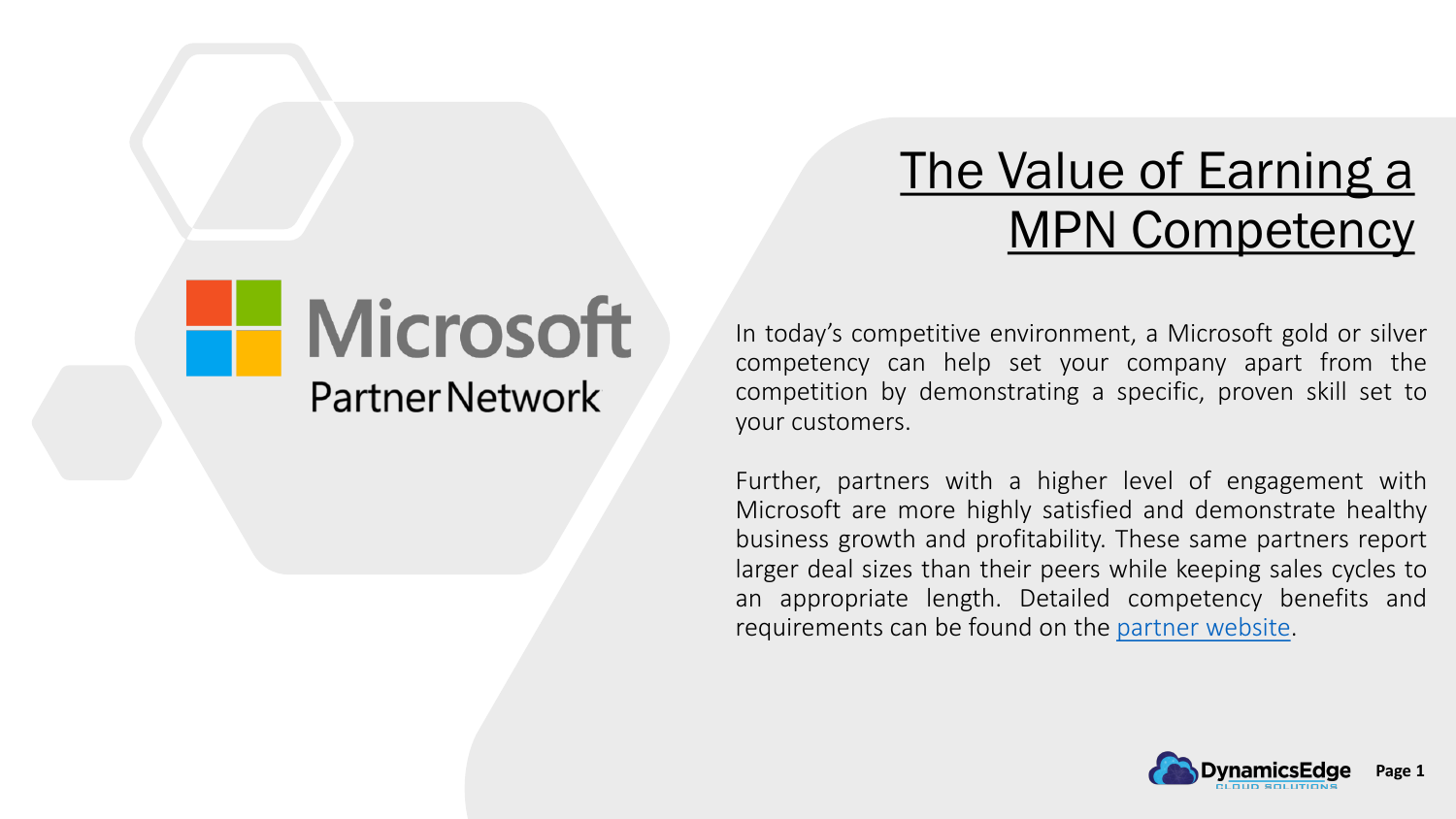### Silver or Gold MPN **Competencies**

**Microsoft Partner Network** 

Competencies can enable you to provide specific guidance as your customers migrate through the optimization levels. Microsoft is a company you can depend on—both as a lasting partner into the future and one that will work closely with you to drive mutual success in the market.

When you earn your first silver competency or gold competency, you are entitled to a set of benefits (license and support). As you attain additional competencies, you receive additional competency-specific benefits. Gold competencies provide you with a richer and more robust set of benefits.

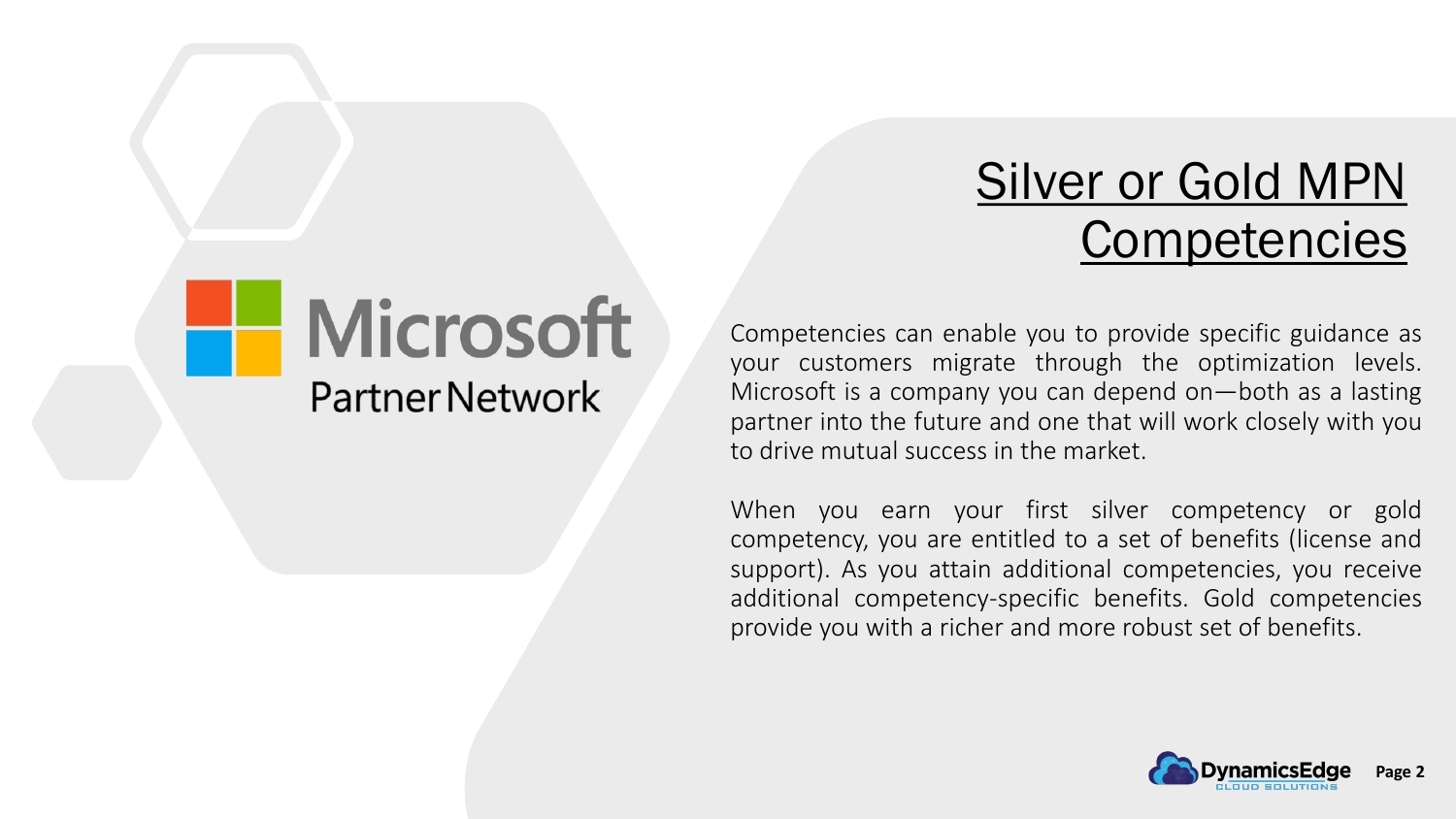### MPN Competency Evolution

**Microsoft Partner Network** 

Microsoft is planning a major cloud-focused facelift for its partner program this fall that will significantly impact the more than 400,000 organizations in its ranks. On Oct. 3, 2022, the existing Microsoft Partner Network (MPN) will become Microsoft Cloud Solutions.

The new program will aim to drive and promote partners' proficiency in six technology areas namely; Data & AI, Infrastructure, Digital & App Innovation, Business Applications, Modern Work and Security. This solution partner designations requires an organization to attain tougher requirements which includes; Performance, Skilling and Customer Success.

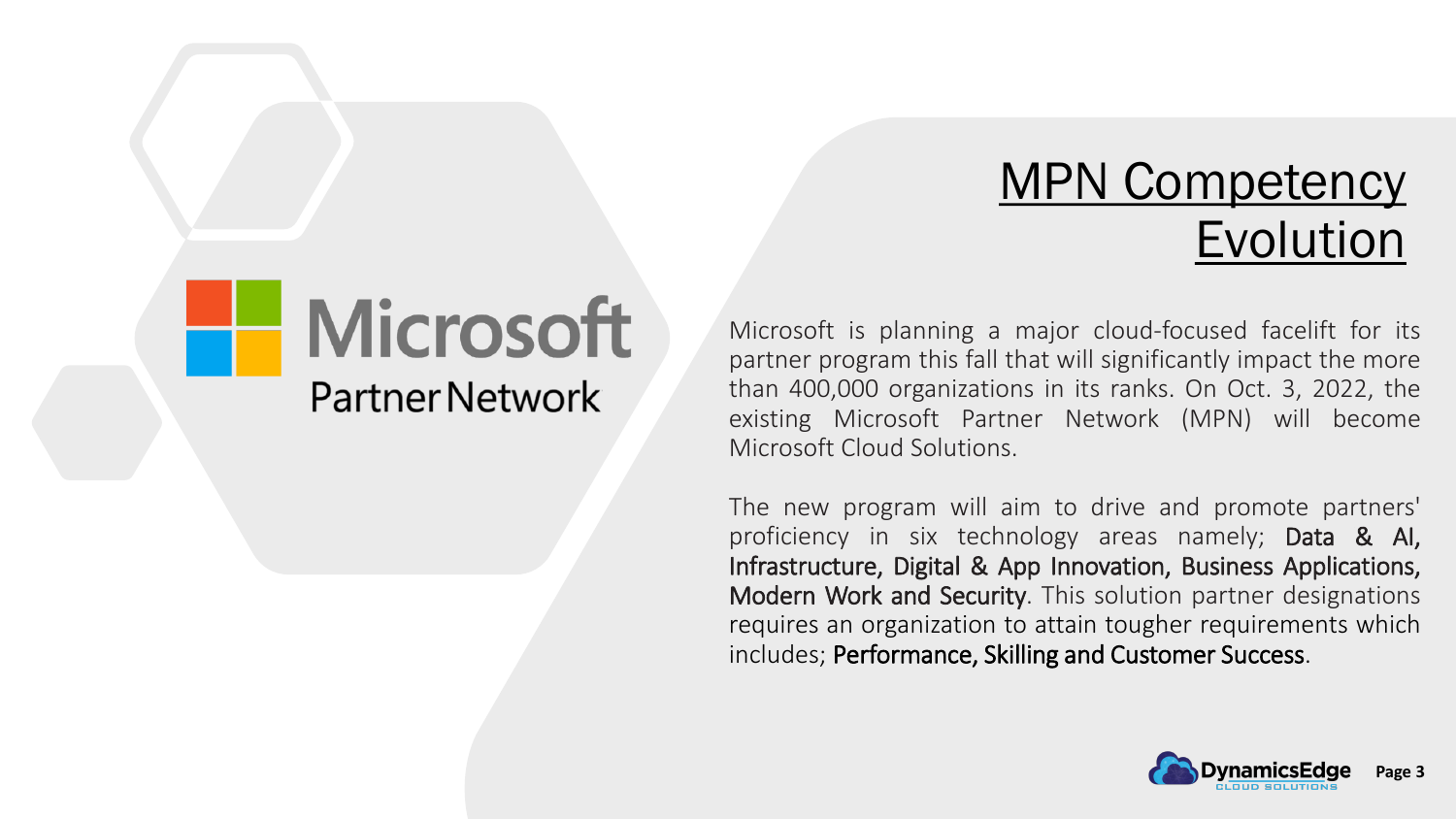### MPN Competency Evolution

**Microsoft Partner Network** 

To attain a solutions partner designation, a partner will need to earn at least 70 points (including points in each subcategory) out of the available 100 points. Detailed benefits, requirement and additional information about this change is available on the partner [solutions](https://partner.microsoft.com/en-us/membership/solutions-partner) page.

This means that Silver and Gold competencies are still available to attain until September 2022. By doing so, your company will be able to enjoy extended preparation for the new solutions partner designation requirements for another year. This option is only available for new partners, Microsoft Action Pack and Silver Competency subscribers since these partners still have a way to upgrade their level of competencies and those partner with renewal date until September 29, 2022.

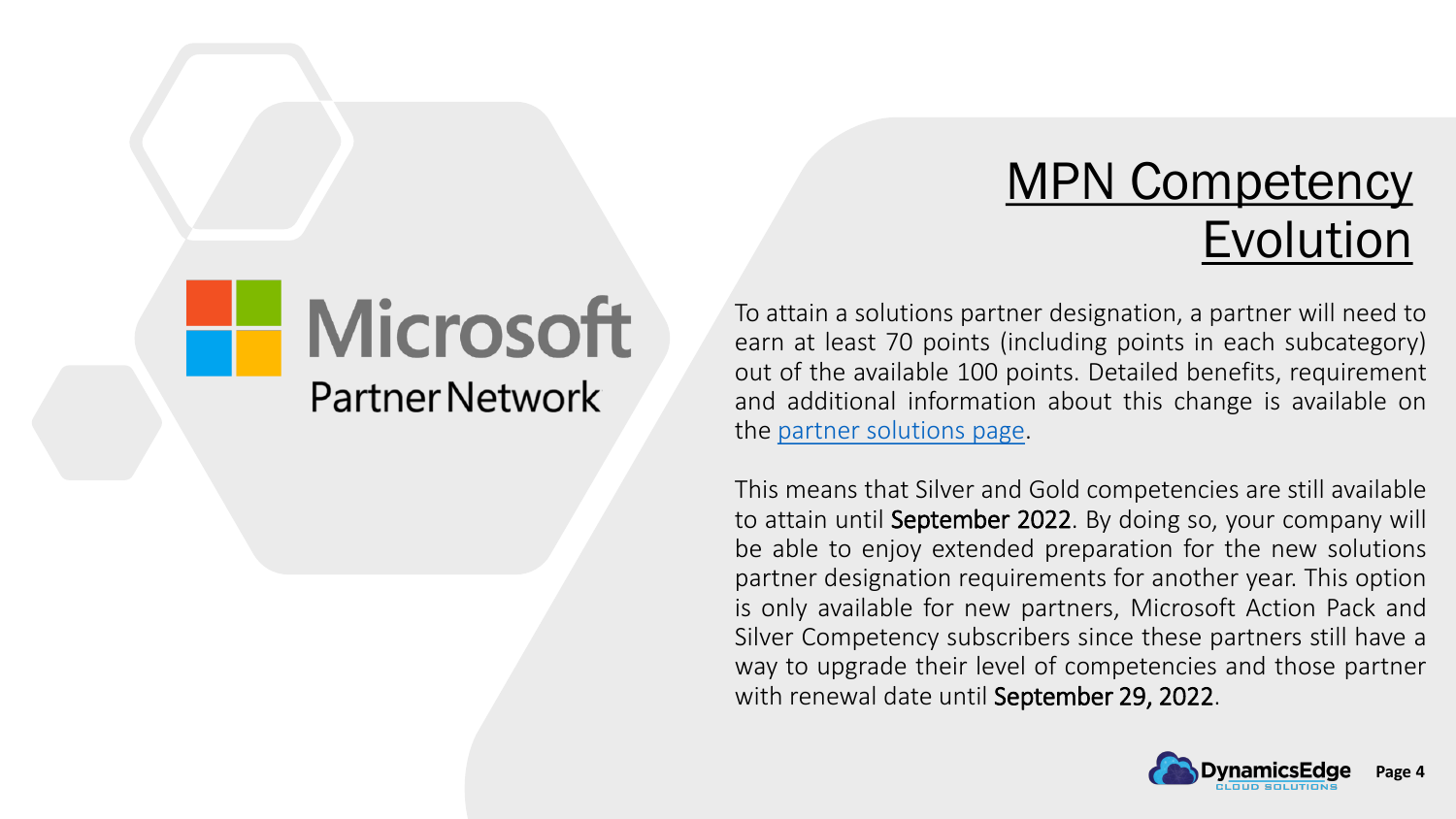# Activate your own MPN Competency Now!

The journey going to the **SILVER or GOLD** Level is quite challenging as this is the two highest certification Microsoft can grant to its partners. Your organization would need to capitalize not just on people skills but also in terms of sales performance. Your company's performance will be measured by a set of key performance indicators (KPIs) that helps Microsoft decide what type of partnership to offer you. There are different areas in which you can demonstrate your competency, but our organization can help you become SILVER or GOLD Partner immediately through Enterprise Mobility Management, Windows, and devices area.

**Microsoft** 

**Partner Network** 

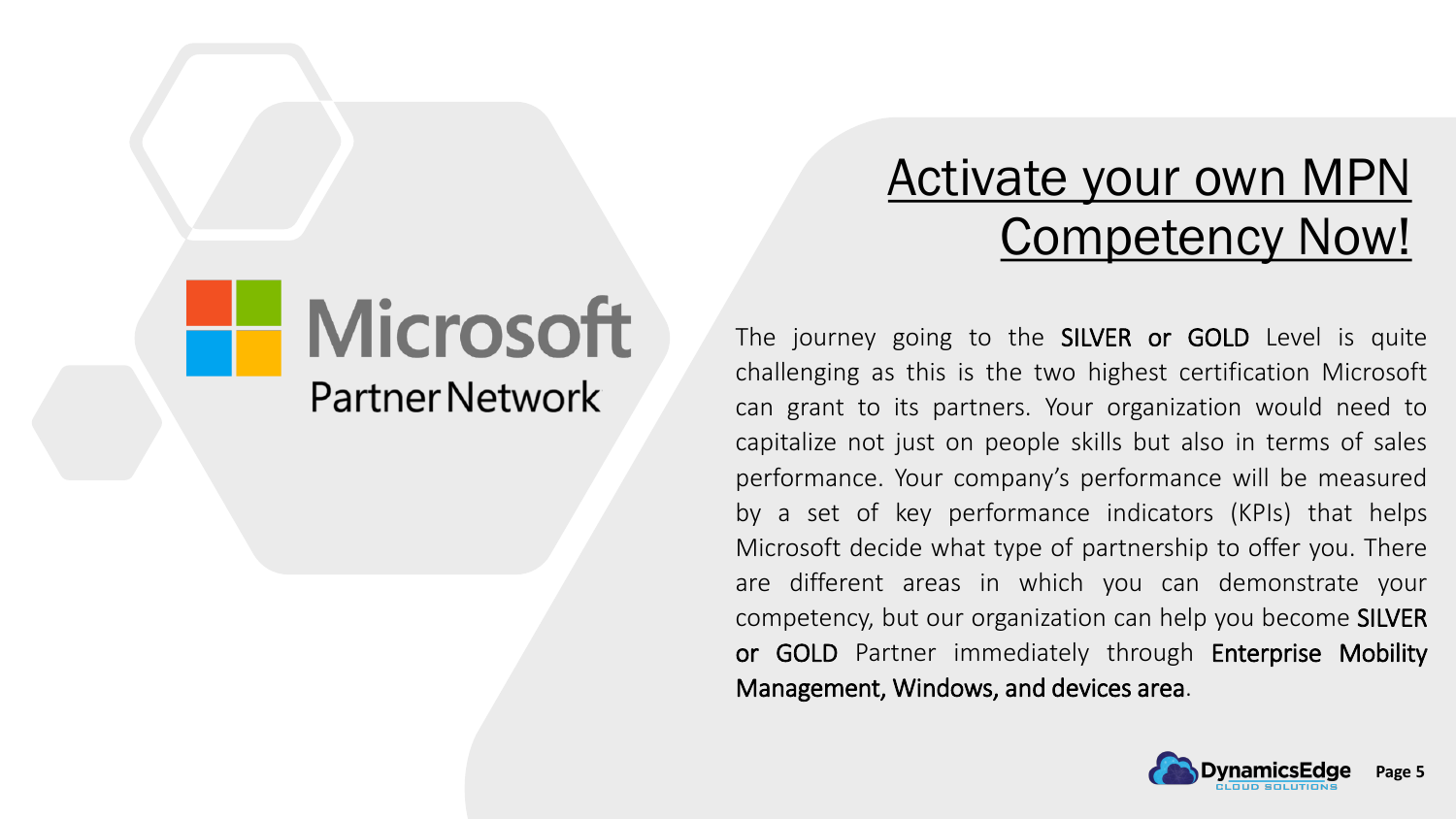# Activate your own MPN Competency Now!

So the big question now is, how can an organization be SILVER or GOLD Partner? considering that an upcoming MPN evolution will take place October of this year. Our company recommend that as early as today, talk to our experts to create a plan and help your organization in achieving **SILVER or GOLD**.

**Microsoft** 

Partner Network

To learn more about our service you can contact us at (312 786-4800) or email us at [sales@dynamicsedge.com.](mailto:sales@dynamicsedge.com) We look forward into working with you in achieving SILVER or GOLD level instantly!

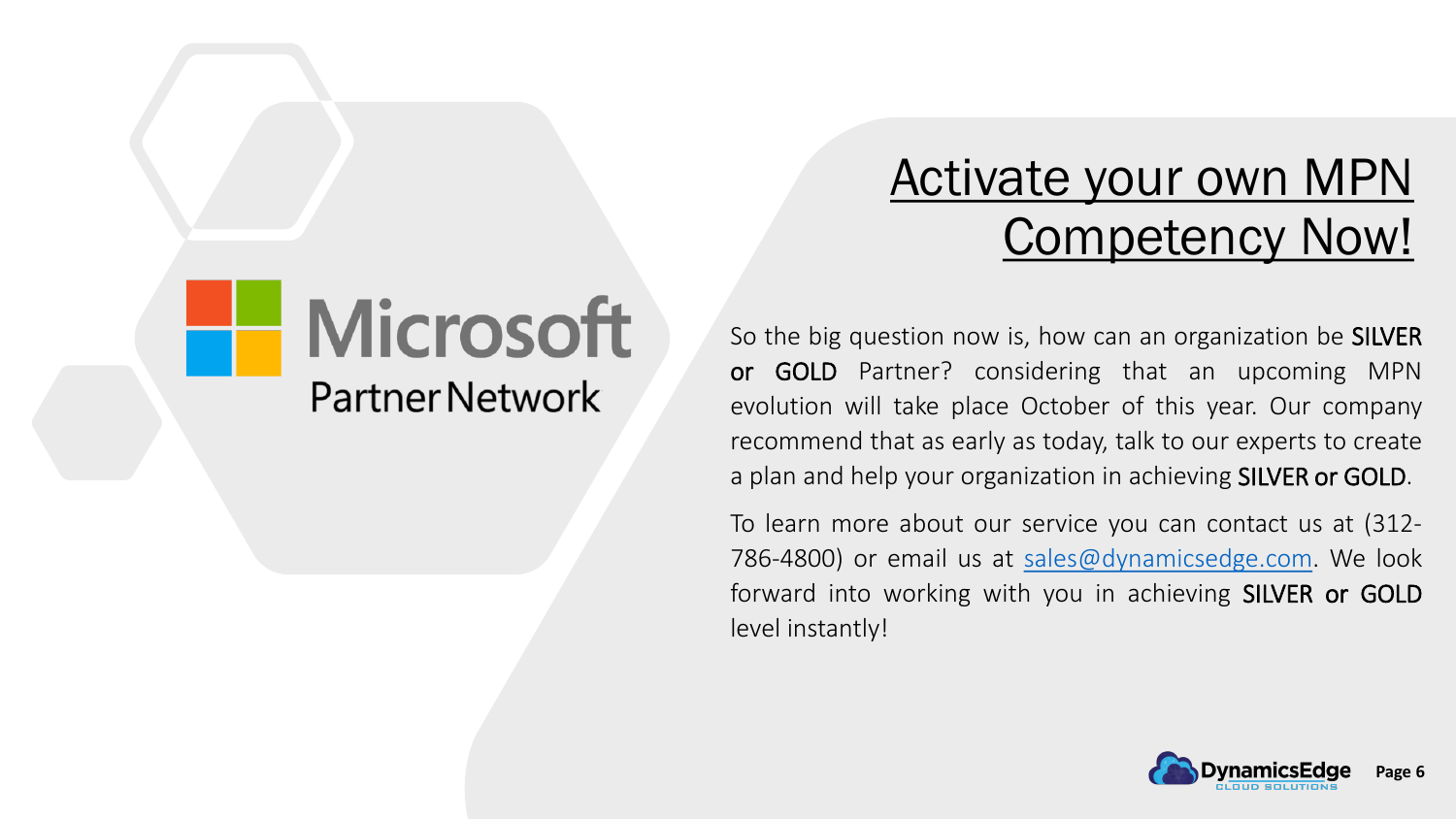# Our Expert's Information

Your organization will be assisted by an expert with 9 years experience in handling 200 MPN partners with Silver and Gold Competencies. An individual that has a wide range of knowledge on Microsoft Partner Network Community & CSP, Support and Benefits which includes Commercial Marketplace, SATV & Channel Incentives, Cloud & on-premise licenses, Microsoft Digital Marketing Resources and MPN Competency attainment.